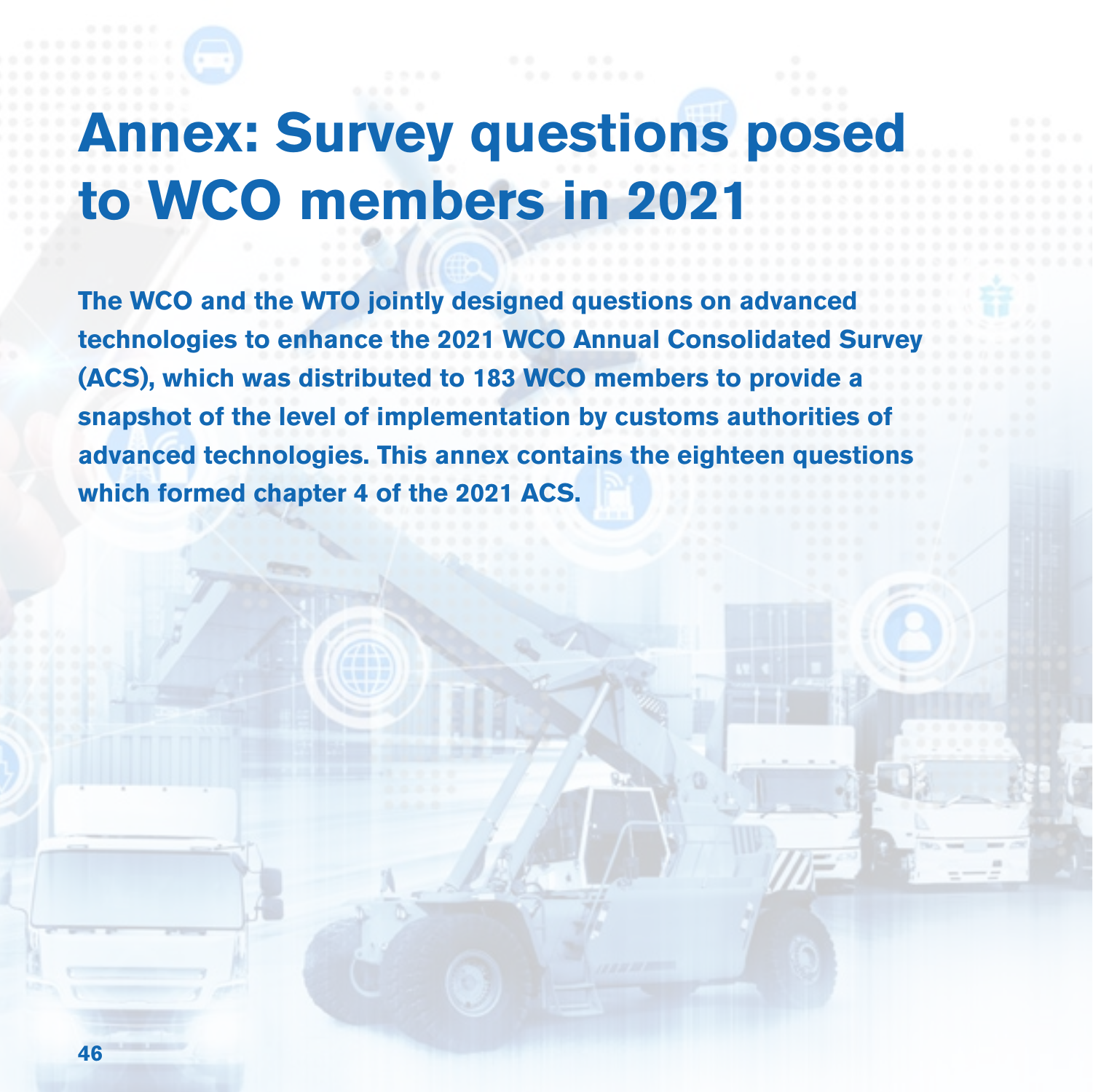| <b>Response</b>                                                                                                                                                                                                                                                                                                                                                                                                                                                                                    | <b>Guidance</b>                                                                                                                                                                    |
|----------------------------------------------------------------------------------------------------------------------------------------------------------------------------------------------------------------------------------------------------------------------------------------------------------------------------------------------------------------------------------------------------------------------------------------------------------------------------------------------------|------------------------------------------------------------------------------------------------------------------------------------------------------------------------------------|
| $\Box$ Yes<br>$\Box$ No                                                                                                                                                                                                                                                                                                                                                                                                                                                                            | Tick the appropriate answer.                                                                                                                                                       |
| $\Box$ Yes, pilot project<br>□ Yes, proof of concept<br>Signal Divide Yes, full deployment<br>□ No, but it is planned in the next three years<br>□ There is no plan                                                                                                                                                                                                                                                                                                                                | Please indicate whether there is/was a pilot<br>project, proof of concept or a plan for (or<br>realization of) full deployment of blockchain<br>and distributed ledger technology. |
| $\Box$ Permissioned (private)<br><b>D</b> Permissionless (public)<br>$\Box$ Hybrid                                                                                                                                                                                                                                                                                                                                                                                                                 | Tick the appropriate answer.                                                                                                                                                       |
|                                                                                                                                                                                                                                                                                                                                                                                                                                                                                                    | Additional documents and links<br>are welcomed.                                                                                                                                    |
| $\Box$ Automated customs declaration (e.g.<br>import, export, manifest reporting, etc.)<br>$\Box$ Single window environment<br>□ Electronic certifications, permits or licensing<br>□ e-Commerce<br>$\Box$ Intergovernmental exchange of<br>information at international level (e.g.<br>transit interconnectivity, AEO MRA,<br>advance electronic information, etc.)<br>□ End-to-end supply chain interconnectivity<br>□ Risk management/targeting<br>Other, Please indicate:<br>Please elaborate: | Tick all applicable answers.<br>You may elaborate on any of the points<br>selected above.                                                                                          |
|                                                                                                                                                                                                                                                                                                                                                                                                                                                                                                    |                                                                                                                                                                                    |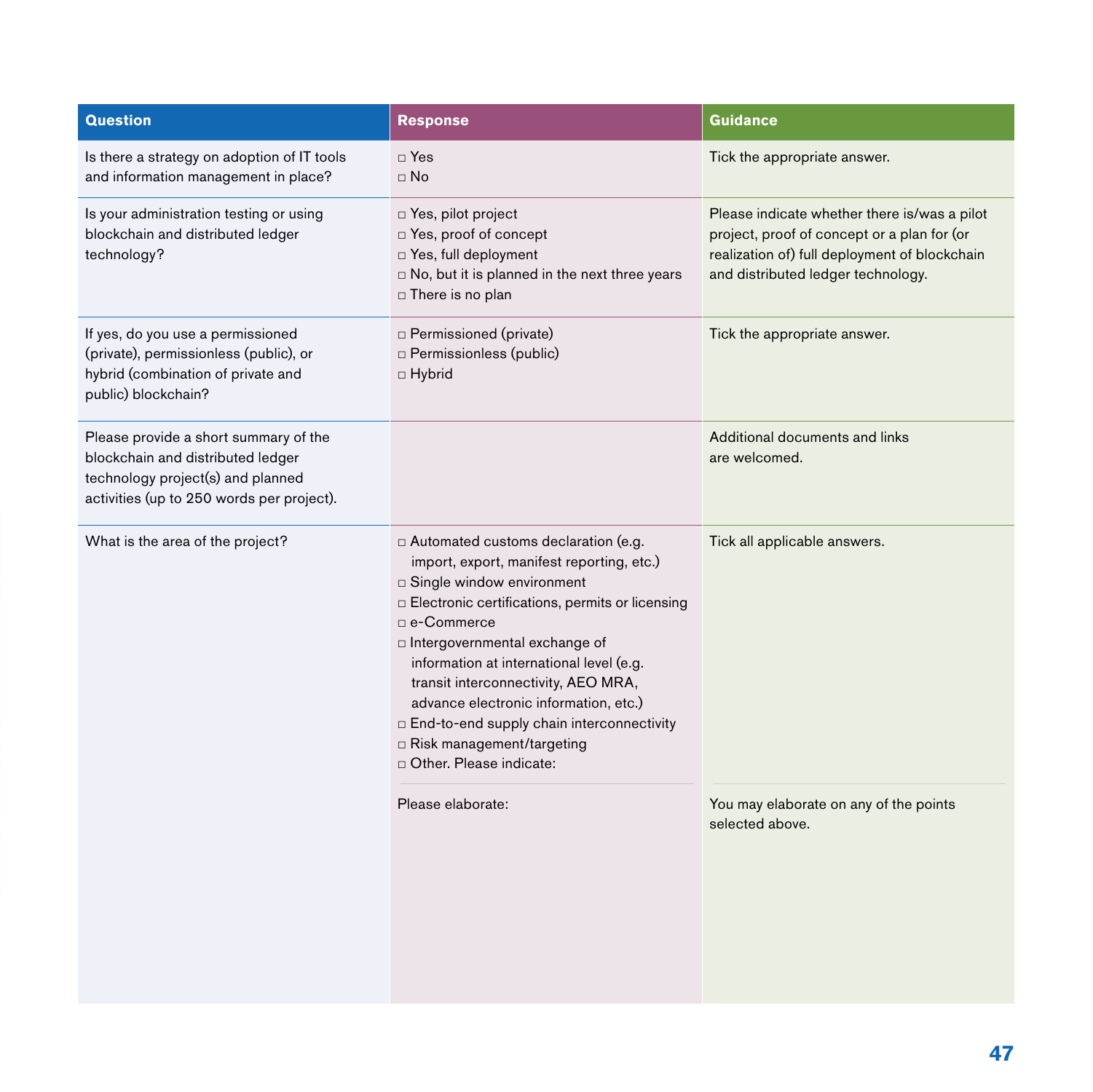| <b>Question</b>                                                                                                                         | <b>Response</b>                                                                                                                                                                                                                                                                                                                                                                                                                                                       | <b>Guidance</b>                                                                           |
|-----------------------------------------------------------------------------------------------------------------------------------------|-----------------------------------------------------------------------------------------------------------------------------------------------------------------------------------------------------------------------------------------------------------------------------------------------------------------------------------------------------------------------------------------------------------------------------------------------------------------------|-------------------------------------------------------------------------------------------|
| What is/could, for your administration, be<br>the main benefits of introducing blockchain<br>and distributed ledger technology?         | □ Transparency, immutability and<br>accessibility of information<br>n Increased availability of information<br>from different sources<br>□ Increased data quality<br>□ Sharing of information amongst all<br>relevant stakeholders in real time<br>$\Box$ Data privacy<br>□ Easy to use technology<br>□ Secure IT environment<br>D Automation through smart contracts<br>□ Lower verification and transaction costs<br>D Other. Please indicate:<br>Please elaborate: | Tick all applicable answers.<br>You may elaborate on any of the points<br>selected above. |
| What is/could, for your administration,<br>be the biggest obstacles in implementing<br>blockchain and distributed ledger<br>technology? | $\Box$ Costs<br>Lack of legal framework (please elaborate)<br>□ Lack of expertise<br>□ Lack of government strategy<br>$\Box$ Lack of traction on the use of the<br>technology by other stakeholders<br>□ Existing legacy systems<br>□ Lack of good practices<br>In Lack of trust in using data-sharing<br>platforms<br>□ Lack of a standardized dataset used<br>by economic operators within the<br>supply chain<br>Other. Please indicate:                           | Tick all applicable answers.                                                              |
|                                                                                                                                         | Please elaborate:                                                                                                                                                                                                                                                                                                                                                                                                                                                     | Please elaborate on the legal framework and<br>on any other points selected above.        |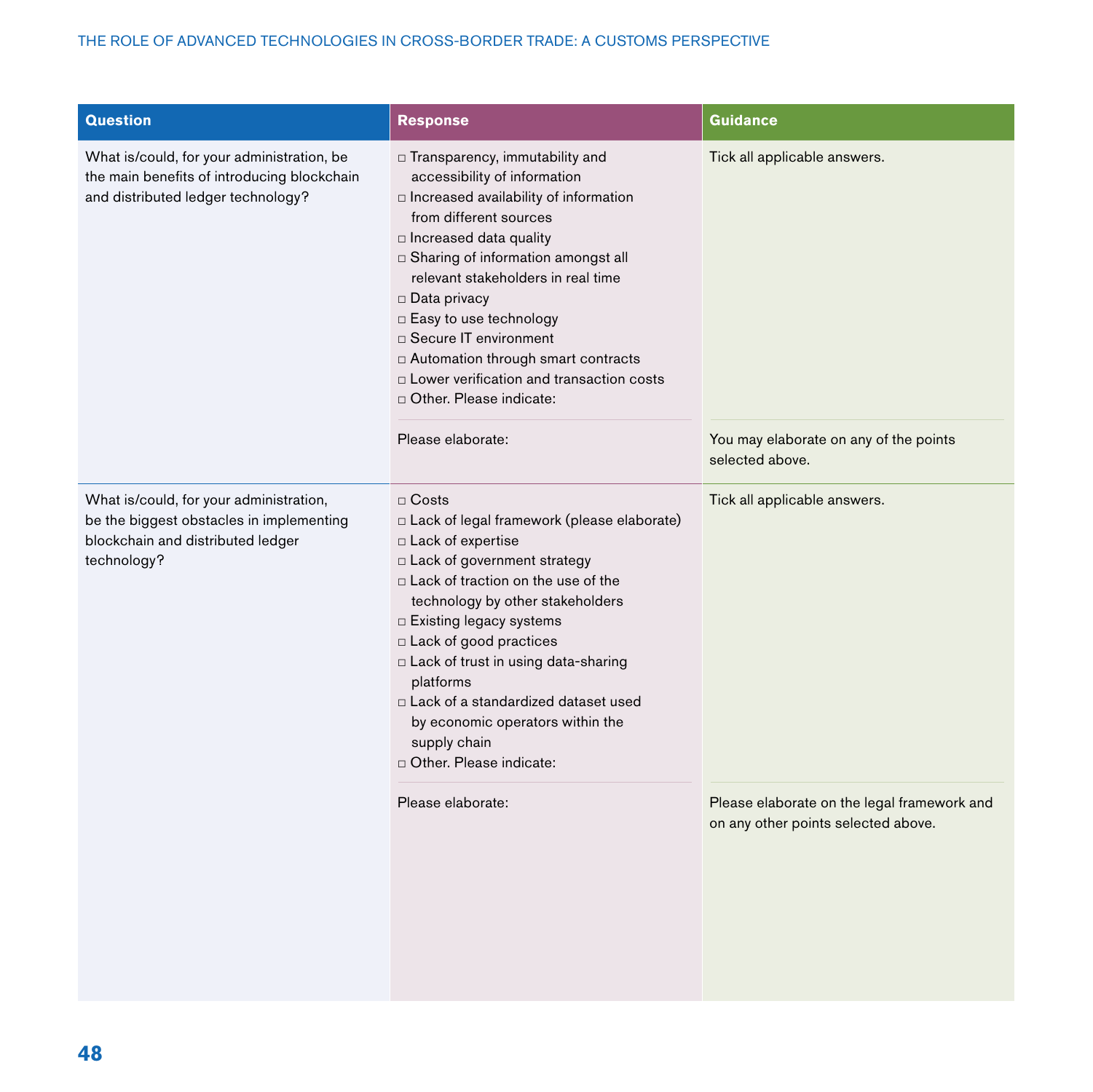## **ANNEX: SURVEY QUESTIONS POSED TO WCO MEMBERS IN 2021**

| <b>Question</b>                                                                                                                                 | <b>Response</b>                                                                                                                                                                                                                                                                                                                                                                                                                                                                                                                                                                                                                                                        | Guidance                                                                                  |
|-------------------------------------------------------------------------------------------------------------------------------------------------|------------------------------------------------------------------------------------------------------------------------------------------------------------------------------------------------------------------------------------------------------------------------------------------------------------------------------------------------------------------------------------------------------------------------------------------------------------------------------------------------------------------------------------------------------------------------------------------------------------------------------------------------------------------------|-------------------------------------------------------------------------------------------|
| What could be the challenges for a<br>blockchain system to function efficiently?                                                                | □ Lack of standardized dataset used by<br>government agencies<br>□ Lack of a standardized dataset used by<br>economic operators within the supply chain<br>□ The use of different types of blockchain<br>technology and the lack of interoperability<br>between them<br>$\Box$ The proliferation of different blockchain<br>solutions that are not interconnected one<br>to another<br>$\Box$ The complexity in establishing an inclusive<br>but efficient governance mechanism<br>n Incompatible legal requirements in<br>different countries<br>a Lack of harmonized regulatory procedures<br>in different countries<br>Other, Please indicate:<br>Please elaborate: | Tick all applicable answers.<br>You may elaborate on any of the points<br>selected above. |
| Is your administration using IoT? If yes or<br>planned, please provide a short summary<br>of loT uses (up to 250 words per project).            | $\Box$ Yes<br>$\Box$ No<br>□ Planned<br>Summary of the project:                                                                                                                                                                                                                                                                                                                                                                                                                                                                                                                                                                                                        | Additional documents and links<br>are welcomed.                                           |
| If yes, what smart devices and other<br>equipment is your administration using to<br>collect information on the goods moving<br>across borders? | □ X-ray or CT scanners<br>□ Electronic seals<br>□ QR code and barcode readers<br>□ Automated licence plate readers or cameras<br>D Other. Please indicate:<br>Please elaborate:                                                                                                                                                                                                                                                                                                                                                                                                                                                                                        | Tick all applicable answers.                                                              |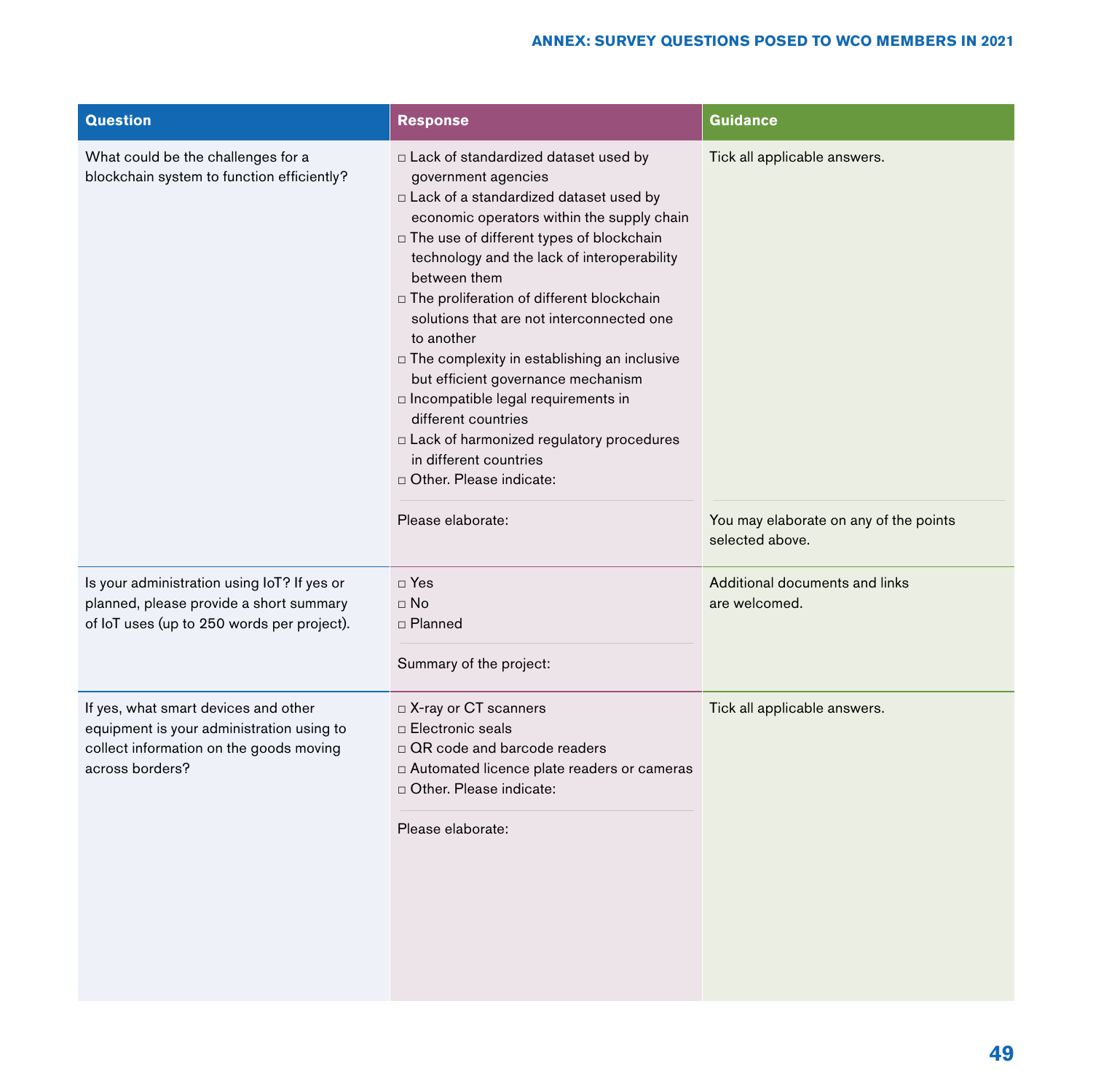## THE ROLE OF ADVANCED TECHNOLOGIES IN CROSS-BORDER TRADE: A CUSTOMS PERSPECTIVE

| <b>Question</b>                                                         | <b>Response</b>                                                                                                                                                                                                                                                                                                                                                                                                                                                                                                                                                                                                                      | <b>Guidance</b>                                                        |
|-------------------------------------------------------------------------|--------------------------------------------------------------------------------------------------------------------------------------------------------------------------------------------------------------------------------------------------------------------------------------------------------------------------------------------------------------------------------------------------------------------------------------------------------------------------------------------------------------------------------------------------------------------------------------------------------------------------------------|------------------------------------------------------------------------|
| Is this information shared with other<br>stakeholders?                  | □ Yes, with other customs authorities<br>D Yes, with other government agencies<br>□ Yes, with the private sector<br>D Yes, through a data-sharing platform<br>$\Box$ No<br>Other, Please indicate:<br>Please elaborate:                                                                                                                                                                                                                                                                                                                                                                                                              | Tick all applicable answers.<br>You may elaborate on any of the points |
|                                                                         |                                                                                                                                                                                                                                                                                                                                                                                                                                                                                                                                                                                                                                      | selected above.                                                        |
| What is/could, for your administration,<br>be the main benefits of loT? | □ Lower labour costs<br>□ Greater efficiency of customs clearance<br>processes<br>$\Box$ Enables better analytics<br><b>Better risk management</b><br>$\Box$ Help prioritize customs clearance<br>Other, Please indicate:                                                                                                                                                                                                                                                                                                                                                                                                            | Tick all applicable answers.                                           |
|                                                                         | Please elaborate:                                                                                                                                                                                                                                                                                                                                                                                                                                                                                                                                                                                                                    | You may elaborate on any of the points<br>selected above.              |
| Are there specific difficulties associated<br>with the use of IoT?      | $\Box$ Cost<br>□ Legal issues (please elaborate)<br>$\Box$ Lack of expertise<br>□ Lack of government strategy<br>$\Box$ Lack of traction on the use of the<br>technology by other stakeholders<br>$\Box$ Existing legacy systems<br>□ Lack of good practices<br>Compatibility and interoperability of<br>different IoT systems<br>□ Integration of IoT solutions with customs<br>processes<br>D Handling of IoT unstructured data and<br>the ability to transform the information<br>collected from various sources in a format<br>that can be analysed and automated<br>Data security and privacy issues<br>Other, Please indicate: | Tick all applicable answers.                                           |
|                                                                         | Please elaborate:                                                                                                                                                                                                                                                                                                                                                                                                                                                                                                                                                                                                                    | You may elaborate on any of the points<br>selected above.              |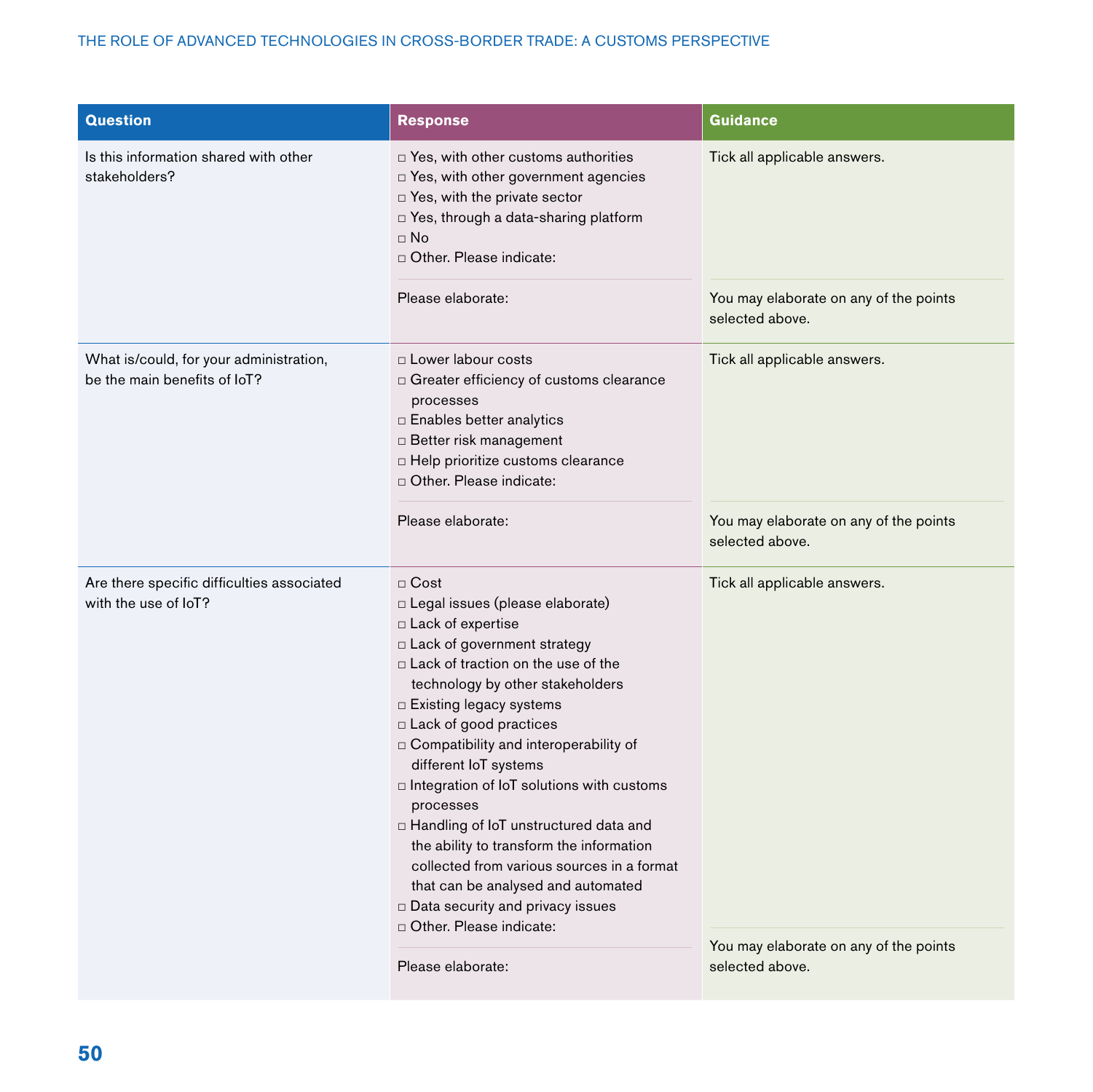| <b>Question</b>                                                                                                                                                                                                                                                                                 | <b>Response</b>                                                                                                                                                                                                                                                                                                                               | <b>Guidance</b>                                                                           |
|-------------------------------------------------------------------------------------------------------------------------------------------------------------------------------------------------------------------------------------------------------------------------------------------------|-----------------------------------------------------------------------------------------------------------------------------------------------------------------------------------------------------------------------------------------------------------------------------------------------------------------------------------------------|-------------------------------------------------------------------------------------------|
| Is your administration using big data<br>analytics, artificial intelligence and machine<br>learning? If yes or planned, please provide<br>a short summary of how you use/intend to<br>use big data analytics, artificial intelligence<br>and machine learning (up to 250 words<br>per project). | $\Box$ Big data analytics<br>□ Artificial intelligence and machine learning<br>$\Box$ Both<br>$\Box$ None<br>$\Box$ Planned for big data analytics<br>D Planned for artificial intelligence and<br>machine learning<br>□ Planned for both<br>Summary of the project:                                                                          | Additional documents and links are<br>welcomed.                                           |
| What is/could be for your administration the<br>main benefits of big data analytics, artificial<br>intelligence and machine learning?                                                                                                                                                           | Better risk management and profiling,<br>fraud detection, greater compliance<br>n Improve revenue collection<br>□ Facilitates customs audits and<br>identification of anomalies<br>$\Box$ Improve facilitation<br>$\Box$ Improve imaging (e.g. container images)<br>and visual search<br>□ Predict future trends<br>D Other. Please indicate: | Tick all applicable answers.                                                              |
|                                                                                                                                                                                                                                                                                                 | Please elaborate:                                                                                                                                                                                                                                                                                                                             | You may elaborate on any of the points<br>selected above.                                 |
| What is/could be for your administration the<br>biggest obstacles in implementing big data<br>analytics, artificial intelligence and machine<br>learning technology?                                                                                                                            | $\Box$ Costs<br>□ Legal issues (please elaborate)<br>□ Lack of expertise<br>$\Box$ Lack of government strategy<br>$\Box$ Lack of traction on the use of the<br>technology by other stakeholders<br>□ Existing legacy systems<br>□ Lack of good practices<br>D Other. Please indicate:<br>Please elaborate:                                    | Tick all applicable answers.<br>You may elaborate on any of the points<br>selected above. |